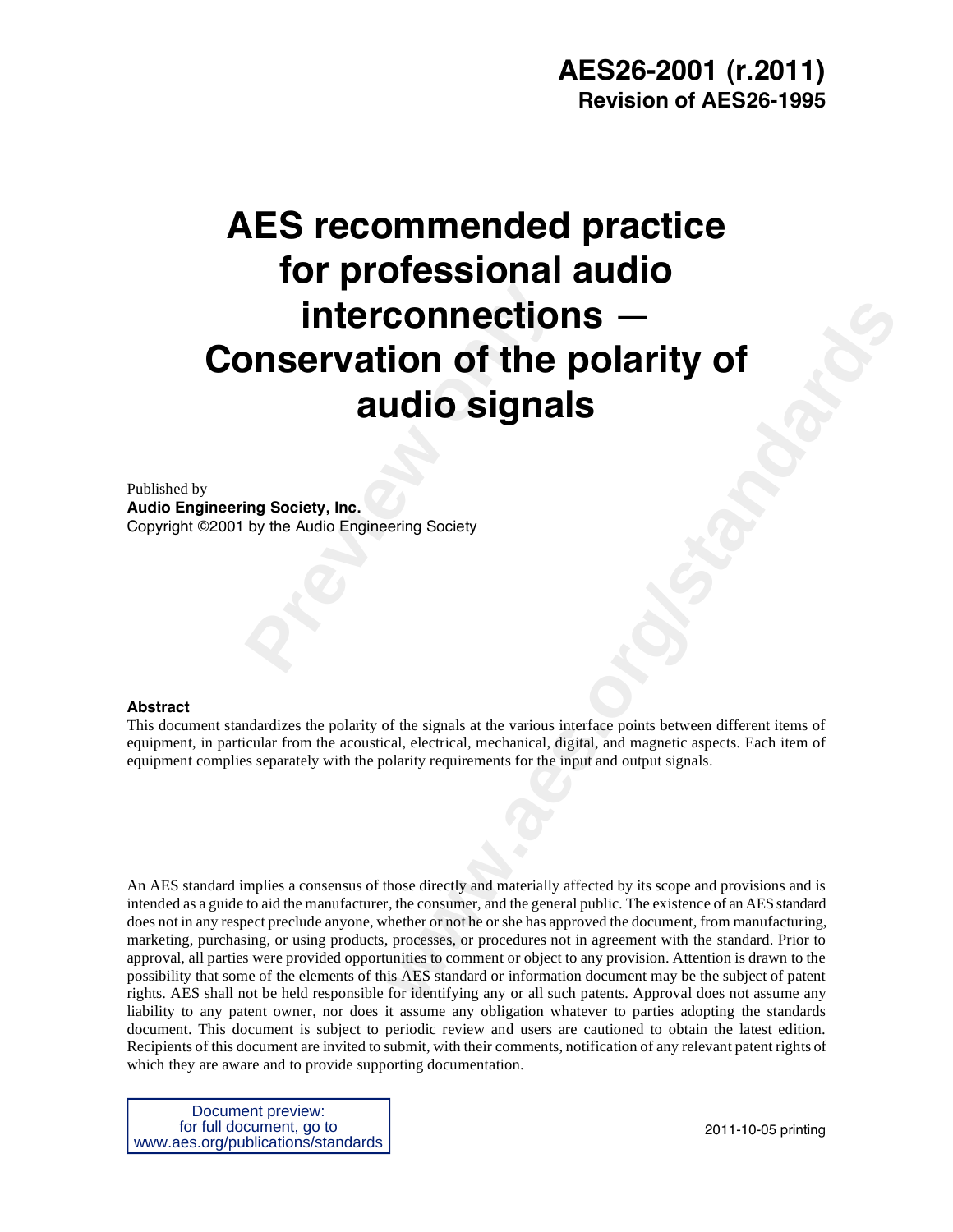## **Contents**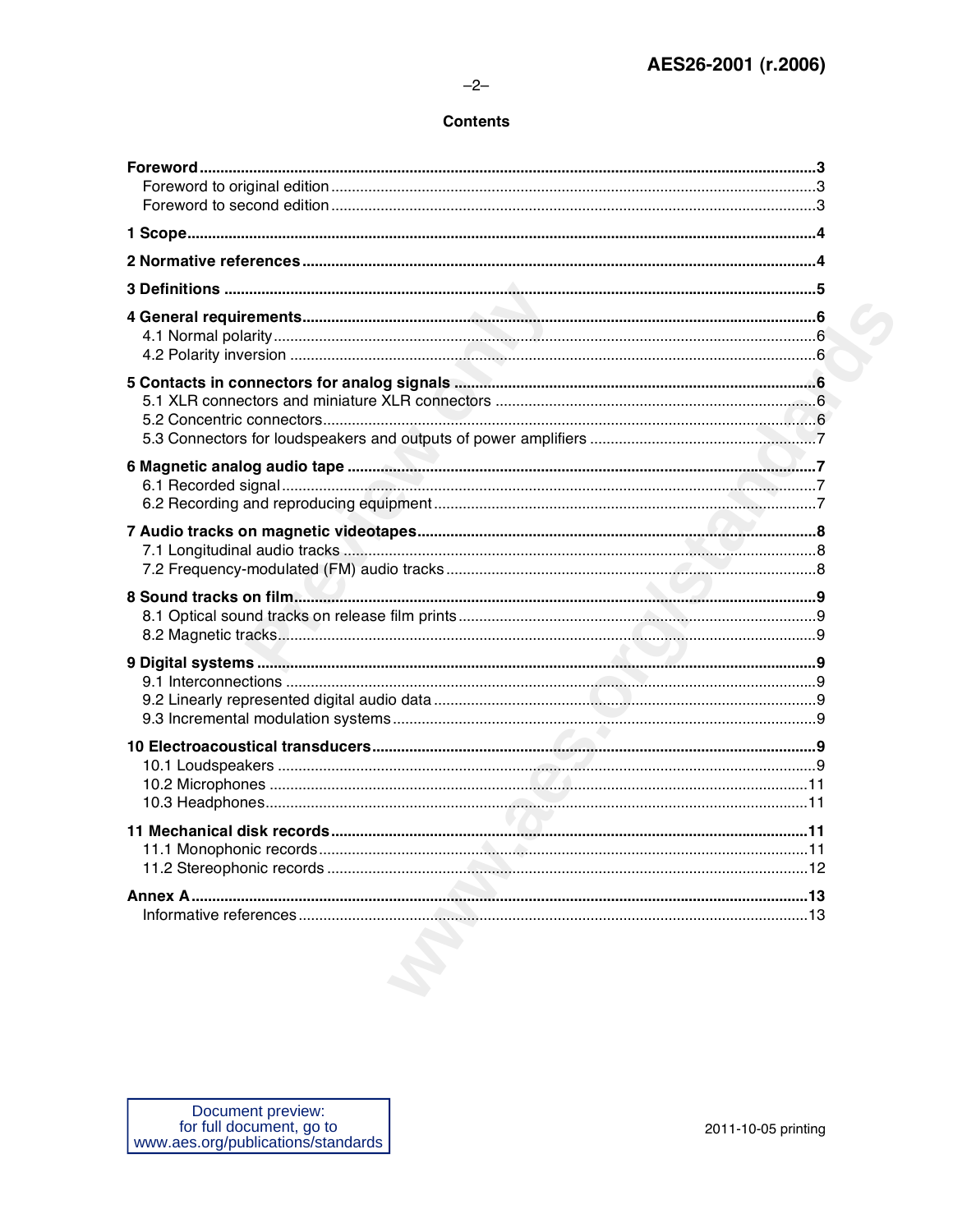## **Foreword**

–3–

[This foreword is not a part of *AES recommended practice for professional audio interconnections*— *Conservation of the polarity of audio signals,* AES26-2001.]

## **Foreword to original edition**

Fremmation sansation of orientation of signals from<br>asy to achieve in isolation, but the staffactory interc<br>supply an international market requires internationa<br>standard, which is concerned only with polarity,<br>chanical cha on, ou tue saistaccory metroduorulo or equipment observed only with polarity material points.<br>
market requires international standardization. For this reason, the AES<br>
certerd only with polarity, and not, for example, with In the early days of audio engineering, it was seldom thought necessary to pay attention to the polarity of audio signals, but since the introduction of multichannel techniques, and in particular stereophony, this has become essential in order to permit the satisfactory combination of signals from different sources. Conservation of polarity on a local basis is easy to achieve in isolation, but the satisfactory interconnection of equipment obtained from the manufacturers that supply an international market requires international standardization. For this reason, the AES has prepared this standard, which is concerned only with polarity, and not, for example, with signal levels, impedances, or mechanical characteristics of the connections within audio systems. It is based partially on EBU Technical Recommendation R 50-1990 (E), *Conservation of the Polarity of Audio Signals in Radio and Television Production Installations,* and is completely consistent with the technical requirements of that document except as specifically noted here.

In order to ensure that the correct polarity is maintained throughout the audio production chain, it is necessary to standardize the polarity of the signals at the various interface points between different items of equipment, in particular from the acoustical, electrical, mechanical, digital, and magnetic aspects. Each item of equipment should comply separately with the polarity requirements for the input and output signals.

The writing group that drafted the first edition of this document (1995) consisted of Andrew J. Condon, Neal E. Edwards, Gary H. Hedden, Irving L. Joel, James P. Jordan, Stanley P. Lipshitz, Edward M. Long, John G. McKnight, Cal Perkins, Daniel Queen, Saul A. Walker, Bernhard A. Weingartner, Conrad J. White, and John M. Woodgate.

John G. McKnight, chair AESSC SC-05-01 Working Group on Conservation of Polarity 1994-06-01.

#### **Foreword to second edition**

The writing group of SC-05-01 that drafted the second edition of this document consisted of J. Brown, R. H. Campbell, G. H. Hedden, I. L. Joel, E. M. Long, J. G. McKnight, B. Olson, D. Prince, R. Rayburn, J. Schmidt, B. A. Weingartner, C. J. White, and J. M. Woodgate.

J. G. McKnight, chair J. Schmidt, vice-chair SC-05-01 Working Group on Polarity 2001-03-08

## **Note on normative language**

In AES standards documents, sentences containing the verb "shall" are requirements for compliance with the standard. Sentences containing the verb "should" are strong suggestions (recommendations). Sentences giving permission use the verb "may." Sentences expressing a possibility use the verb "can." The decimal point is a comma except in coding, where it is a period.

Document preview: for full document, go to www.aes.org/publications/standards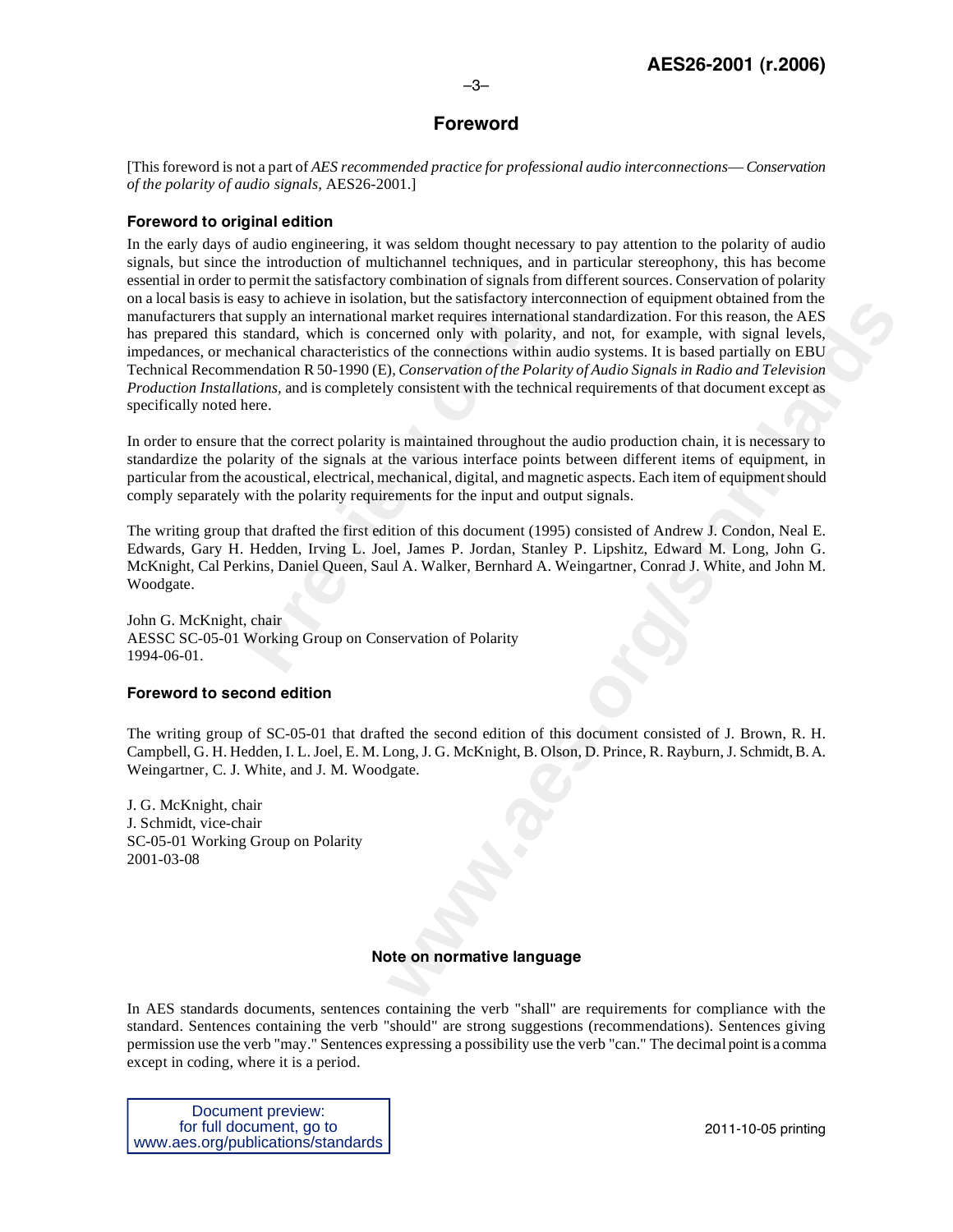## **AES recommended practice for professional audio interconnections** — **Conservation of the polarity of audio signals**

–4–

## **1 Scope**

ides a means to ensure that correct polarity is mainta<br>polarity of the signals at the various interface point<br>oustical, electrical, mechanical, digital, and magnetic<br>separately with the polarity requirements for the inpudi **hat correct polarity is maintained throughout an audio production chain** at the various interface points between different items of equipment, in a<br>nating, digital, and mangetic pois. The standard intends that each ten or This standard provides a means to ensure that correct polarity is maintained throughout an audio production chain by determining the polarity of the signals at the various interface points between different items of equipment, in particular at the acoustical, electrical, mechanical, digital, and magnetic ports. The standard intends that each item of equipment comply separately with the polarity requirements for the input and output signals. The preservation of signal polarity in audio recording and processing is important for two main reasons:

a) the polarity relationship between channels of a stereo pair or multichannel set of signals is of fundamental importance in the correct re-creation of the sound field;

b) some audio signals are sufficiently asymmetrical that polarity inversion may be perceptually detected.

NOTE This standard is consistent with IEC 60268-2 and IEC 61213.

## **2 Normative references**

The following standards contain provisions which, through reference in this text, constitute provisions of this document. At the time of publication, the editions indicated were valid. All standards are subject to revision, and parties to agreements based on this document are encouraged to investigate the possibility of applying the most recent editions of the indicated standards.

Some referenced excerpts are available on the databases page of www.aes.org/standards/.

AES3-1992, *AES Recommended practice for digital audio engineering* — *Serial transmission format for twochannel linearly represented digital audio data.* New York, US: Audio Engineering Society.

AES14-1992, *AES standard for professional audio equipment* — *Application of connectors, part 1, XLR-type polarity and gender.* New York, US: Audio Engineering Society.

IEC 60094-1 (1981-01), *Magnetic tape sound recording and reproducing systems — Part 1: General conditions and requirement*s. Geneva, CH: International Electrotechnical Commission.

IEC 60098 (1987-11), *Analog audio disk records and reproducing equipment*. Geneva, CH: International Electrotechnical Commission.

IEC 60268-2 (1987-06), *Sound system equipment — Part 2: Explanation of general terms and calculation methods.*  Geneva, CH: International Electrotechnical Commission.

IEC 60268-12 (1987-03), *Sound system equipment — Part 12: Application of connectors for broadcast and similar use.* Geneva, CH: International Electrotechnical Commission.

Document preview: for full document, go to www.aes.org/publications/standards

2011-10-05 printing